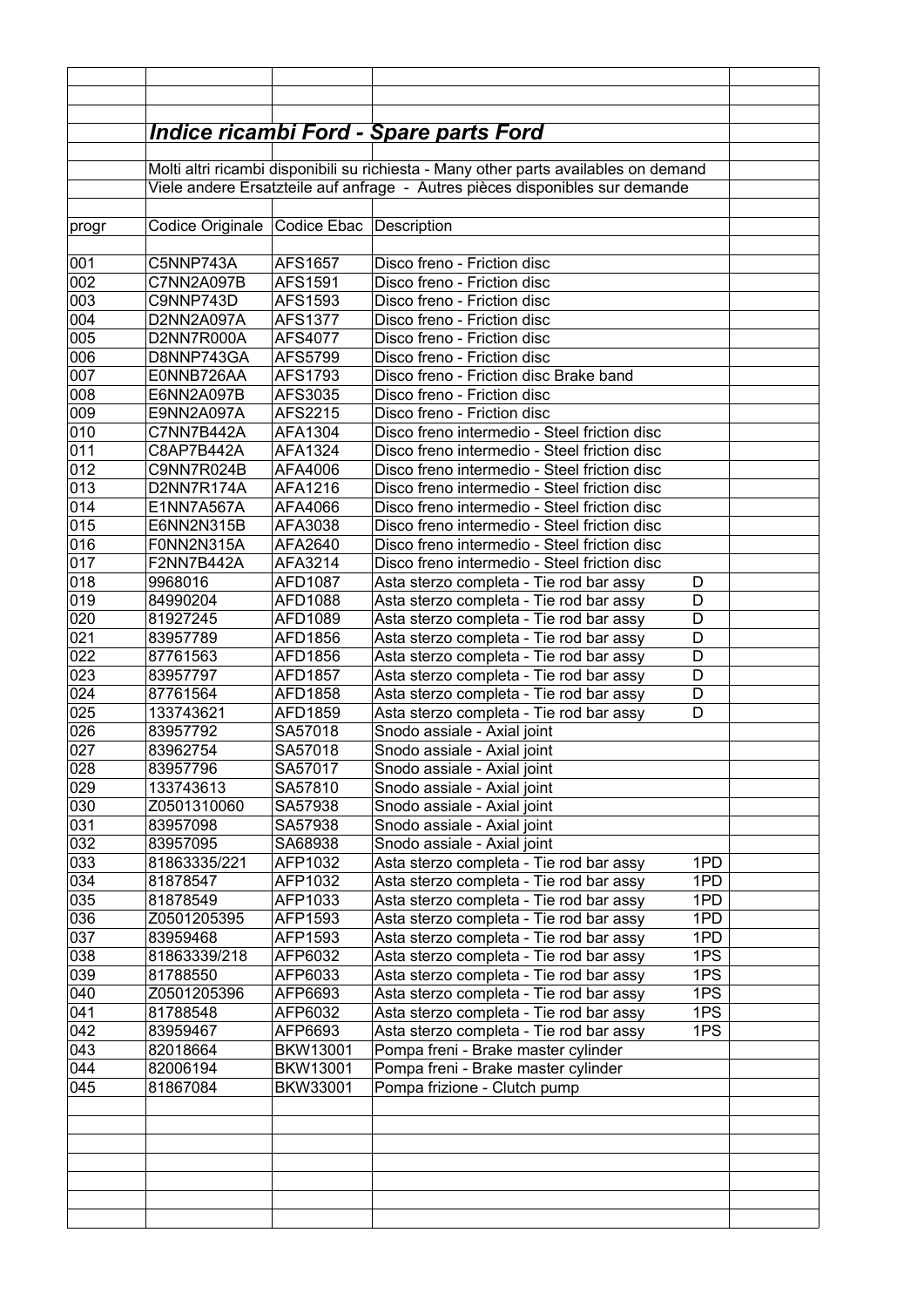| AMBI                 |              |                         |
|----------------------|--------------|-------------------------|
| RIC<br> <br> <br>3AC | Ricambi Ford | <b>Spare parts Ford</b> |







*Ricambi EBAC Via M. Buonarroti N° 11 - 42023 - Cadelbosco Sopra - Reggio Emilia - ITALY* www.ricambiebac.it - info@ricambiebac.it - P.I. 02481240352 - tel/fax +390522917720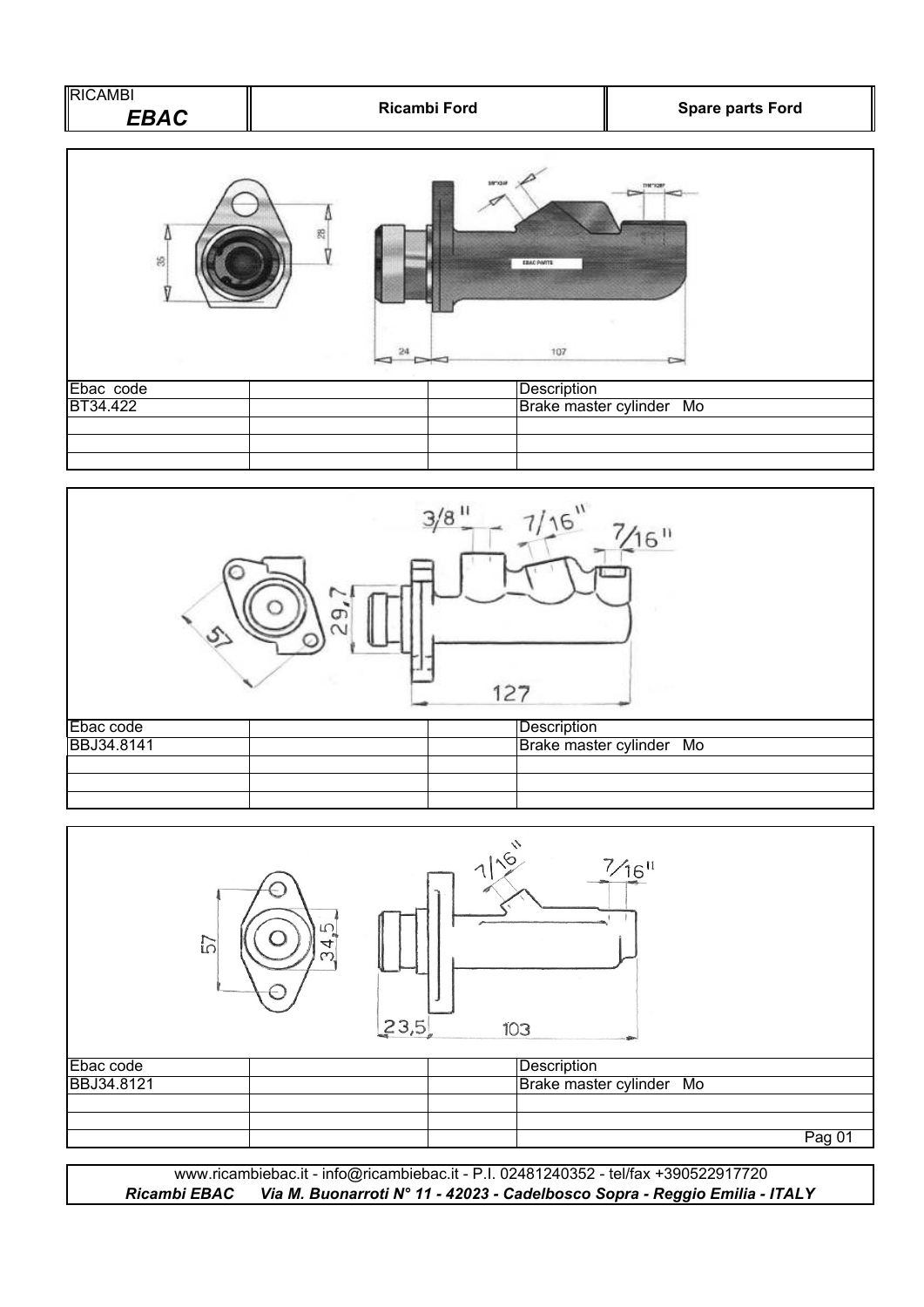| ו חוי<br>FRAC | Ricambi Ford | <b>Spare parts Ford</b> |  |
|---------------|--------------|-------------------------|--|
|               |              |                         |  |





|                  | DNC Nets |                       |        |
|------------------|----------|-----------------------|--------|
| Ebac code        |          | Description           |        |
| <b>BCRL19877</b> |          | Brake master cylinder |        |
|                  |          |                       |        |
|                  |          |                       |        |
|                  |          |                       | Pag 02 |

www.ricambiebac.it - info@ricambiebac.it - P.I. 02481240352 - tel/fax +390522917720 *Ricambi EBAC Via M. Buonarroti N° 11 - 42023 - Cadelbosco Sopra - Reggio Emilia - ITALY*